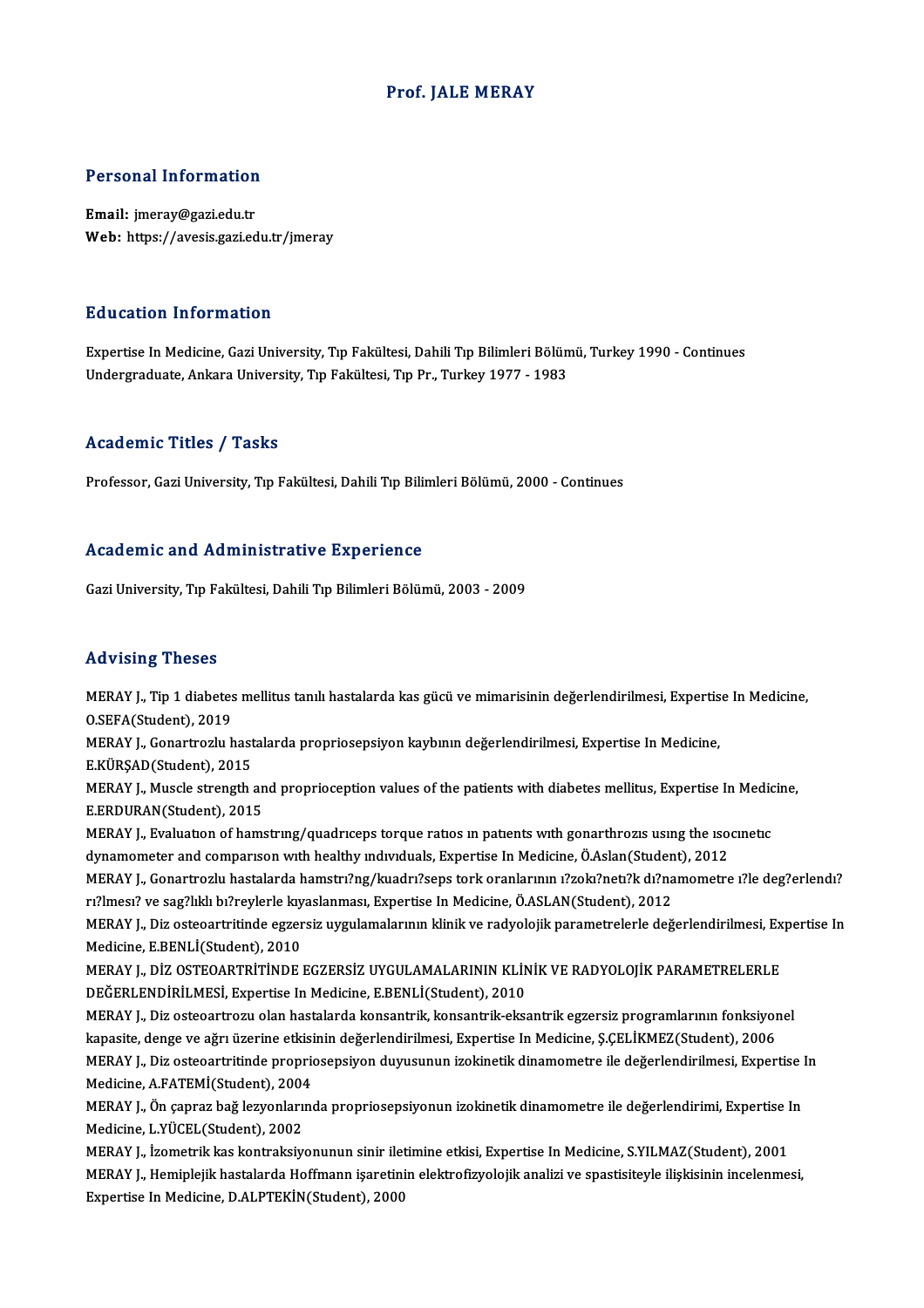# Articles Published in Journals That Entered SCI, SSCI and AHCI Indexes

| Articles Published in Journals That Entered SCI, SSCI and AHCI Indexes |                                                                                                                                                                                                                 |
|------------------------------------------------------------------------|-----------------------------------------------------------------------------------------------------------------------------------------------------------------------------------------------------------------|
| L.                                                                     | <b>ACTIVITIES OF TURKISH OSTEOPOROSIS SOCIETY</b>                                                                                                                                                               |
|                                                                        | Kutsal Y., Akarirmak U., KÜÇÜKDEVECİ A. A., MERAY J., KİRAZLI Y., Saridogan M., ÖZDEMİR O., GÜNENDİ Z.                                                                                                          |
|                                                                        | OSTEOPOROSIS INTERNATIONAL, vol.32, no.SUPPL 1, 2021 (Journal Indexed in SCI)                                                                                                                                   |
| П.                                                                     | The Importance of Functional Hamstring/Quadriceps Ratios in Knee Osteoarthritis                                                                                                                                 |
|                                                                        | Aslan O., Batur E. B., MERAY J.                                                                                                                                                                                 |
| III.                                                                   | JOURNAL OF SPORT REHABILITATION, vol.29, no.7, pp.866-870, 2020 (Journal Indexed in SCI)                                                                                                                        |
|                                                                        | Cross-Cultural Adaptation, Validity, and Reliability Study of the Turkish Version of Back<br>Performance Scale.                                                                                                 |
|                                                                        | Maras G., ÇITAKER S., MERAY J.                                                                                                                                                                                  |
|                                                                        | Spine, vol.44, no.1, 2019 (Journal Indexed in SCI Expanded)                                                                                                                                                     |
| IV.                                                                    | An unusual late complication in traumatic brain injury: Persistent dysphagia due to                                                                                                                             |
|                                                                        | tracheoesophageal fistula                                                                                                                                                                                       |
|                                                                        | Buyuksireci D. E., Umay E., Polat M., Cakci A., MERAY J.                                                                                                                                                        |
|                                                                        | TURKISH JOURNAL OF PHYSICAL MEDICINE AND REHABILITATION, vol.64, no.2, pp.170-172, 2018 (Journal                                                                                                                |
|                                                                        | Indexed in SCI)                                                                                                                                                                                                 |
| V.                                                                     | Effects of isokinetic, isometric, and aerobic exercises on clinical variables and knee cartilage volume                                                                                                         |
|                                                                        | using magnetic resonance imaging in patients with osteoarthritis                                                                                                                                                |
|                                                                        | Kucuk E. B., Taskiran O. O., TOKGÖZ N., MERAY J.                                                                                                                                                                |
|                                                                        | TURKISH JOURNAL OF PHYSICAL MEDICINE AND REHABILITATION, vol.64, no.1, pp.8-16, 2018 (Journal Indexed                                                                                                           |
|                                                                        | in SCI)                                                                                                                                                                                                         |
| VI.                                                                    | Inter-rater agreement of the Turkish version of the Neurobehavioral Rating Scale-Revised form<br>Cakci A., MERAY J., Orsel S., Alaca R., Culha C., Gundogdu I., Yasar E., ÖZTUNA D., Gurcay E., Umay E., et al. |
|                                                                        | TURKISH JOURNAL OF PHYSICAL MEDICINE AND REHABILITATION, vol.63, no.2, pp.133-142, 2017 (Journal                                                                                                                |
|                                                                        | Indexed in SCI)                                                                                                                                                                                                 |
| VII.                                                                   | Reliability, Validity, and Cross-Cultural Adaptation of the Turkish Version of the Bournemouth                                                                                                                  |
|                                                                        | Questionnaire                                                                                                                                                                                                   |
|                                                                        | Gunaydin G., ÇITAKER S., MERAY J., ÇOBANOĞLU G., Gunaydin O. E., HAZAR KANIK Z.                                                                                                                                 |
|                                                                        | SPINE, vol.41, no.21, 2016 (Journal Indexed in SCI)                                                                                                                                                             |
| VIII.                                                                  | Does isokinetic exercise adversely affect femoral cartilage thickness measured by ultrasonography                                                                                                               |
|                                                                        | in knee osteoarthritis?                                                                                                                                                                                         |
|                                                                        | GÜNENDİ Z., Akbulut Akyurek S., Ozyemisci Taskiran O., Kesikburun B., Yanpal S., MERAY J., Gogus F.                                                                                                             |
|                                                                        | MEDICINA DELLO SPORT, vol.69, no.1, pp.108-116, 2016 (Journal Indexed in SCI)                                                                                                                                   |
| IX.                                                                    | Evaluation of Muscle Strength and Fatigue Using Isokinetic Testing in Hypothyroid Patients                                                                                                                      |
|                                                                        | Uzun M. K., Tas N., MERAY J., Colbay M., YETKİN İ.<br>TURKIYE FIZIKSEL TIP VE REHABILITASYON DERGISI-TURKISH JOURNAL OF PHYSICAL MEDICINE AND                                                                   |
|                                                                        | REHABILITATION, vol.59, no.4, pp.286-291, 2013 (Journal Indexed in SCI)                                                                                                                                         |
| Х.                                                                     | Test-Retest and Inter-Rater Reliability of Isokinetic Ankle Dorsiflexor and Plantar Flexor Strength                                                                                                             |
|                                                                        | <b>Measurement in Healthy Adults</b>                                                                                                                                                                            |
|                                                                        | Ozyemisci Taskiran O., Ozdodan V., Sepici V., MERAY J.                                                                                                                                                          |
|                                                                        | TURKIYE FIZIKSEL TIP VE REHABILITASYON DERGISI-TURKISH JOURNAL OF PHYSICAL MEDICINE AND                                                                                                                         |
|                                                                        | REHABILITATION, vol.59, no.1, pp.32-35, 2013 (Journal Indexed in SCI)                                                                                                                                           |
| XI.                                                                    | The Relationship of Isokinetic Trunk Flexor and Extensor Strength With Osteoporosis in Older                                                                                                                    |
|                                                                        | Women                                                                                                                                                                                                           |
|                                                                        | Ozyemisci Taskiran O., Tas N., MERAY J.                                                                                                                                                                         |
|                                                                        | TURKIYE FIZIKSEL TIP VE REHABILITASYON DERGISI-TURKISH JOURNAL OF PHYSICAL MEDICINE AND                                                                                                                         |
|                                                                        | REHABILITATION, vol.58, no.4, pp.272-276, 2012 (Journal Indexed in SCI)                                                                                                                                         |
| XII.                                                                   | Efficacy of a Single Dose Transdermal Flurbiprofen Administration in Patients with Knee<br>Osteoarthritis                                                                                                       |
|                                                                        | Tosun A., Beyazova M., MERAY J., Tirnaksiz F., Tuncel E., Agabeyoglu I., Guler N.                                                                                                                               |
|                                                                        |                                                                                                                                                                                                                 |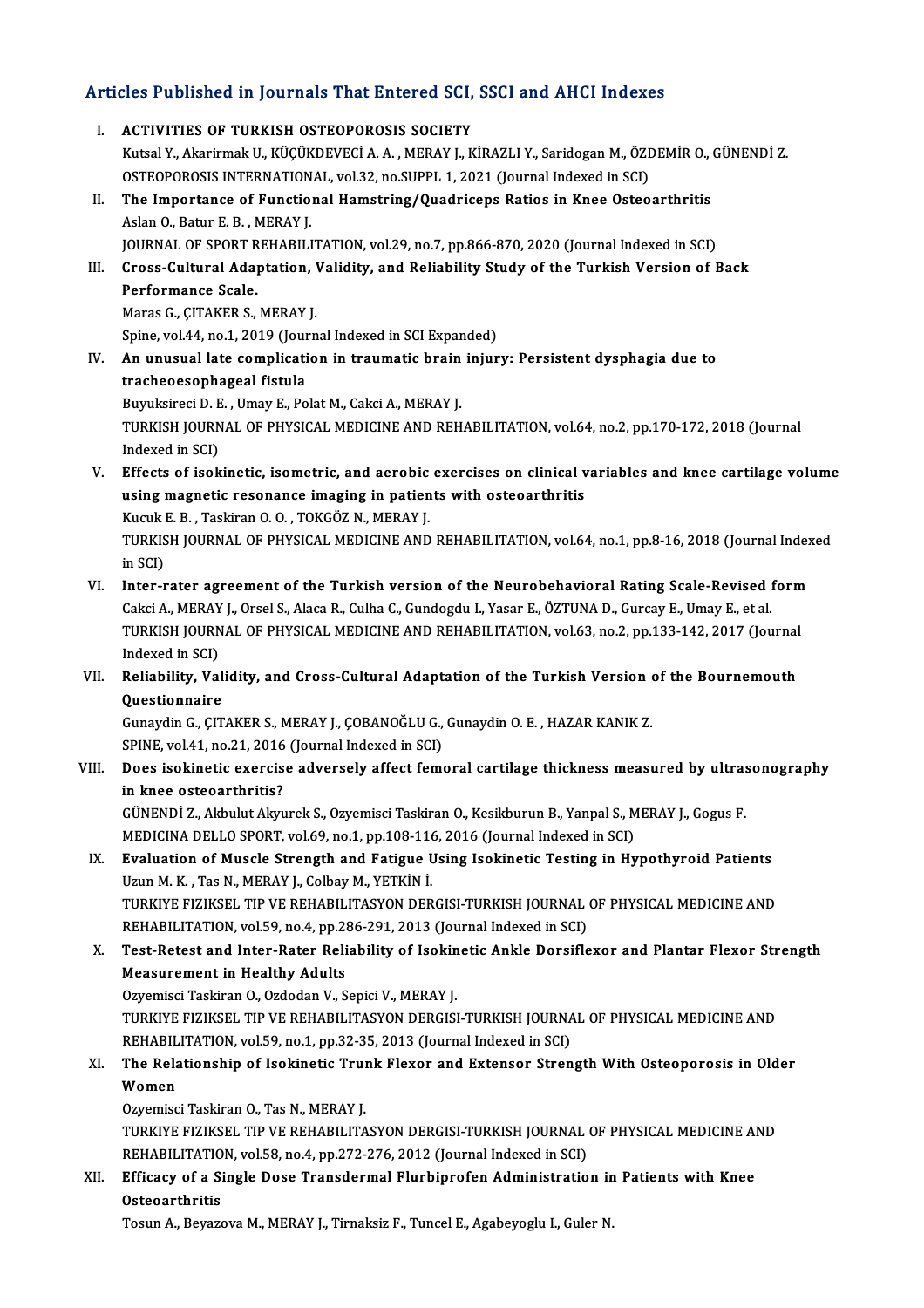TURKIYE KLINIKLERI TIP BILIMLERI DERGISI, vol.30, no.6, pp.1911-1916, 2010 (Journal Indexed in SCI)<br>Is there a Belationship Between Fosle Syndneme and Cenyisefecial Beinful Seft Tissue Bhoum

TURKIYE KLINIKLERI TIP BILIMLERI DERGISI, vol.30, no.6, pp.1911-1916, 2010 (Journal Indexed in SCI)<br>XIII. Is there a Relationship Between Eagle Syndrome and Cervicofacial Painful Soft Tissue Rheumatisms? TURKIYE KLINIKLERI TIP BILIMLERI DERGISI, vol.30, no.6, pp.19<br>Is there a Relationship Between Eagle Syndrome and Cer<br>ZİNNUROĞLU M., Ural A., GÜNENDİ Z., MERAY J., Koeybasioglu A.<br>LARVNCOSCOPE vol.118, no.9, nn.1569, 1572, Is there a Relationship Between Eagle Syndrome and Cervicofacial P<br>ZINNUROĞLU M., Ural A., GÜNENDİ Z., MERAY J., Koeybasioglu A.<br>LARYNGOSCOPE, vol.118, no.9, pp.1569-1573, 2008 (Journal Indexed in SCI)<br>The effect of a 4 we

LARYNGOSCOPE, vol.118, no.9, pp.1569-1573, 2008 (Journal Indexed in SCI)

ZİNNUROĞLU M., Ural A., GÜNENDİ Z., MERAY J., Koeybasioglu A.<br>LARYNGOSCOPE, vol.118, no.9, pp.1569-1573, 2008 (Journal Indexed in SCI)<br>XIV. The effect of a 4-week aerobic exercise program on muscle performance in patients The effect of a 4-week aerobie<br>fibromyalgia<br>GÜNENDİ Z., MERAY J., Oezdem S.<br>JOUPNAJ, OE BACK AND MUSCUL

JOURNAL OF BACK AND MUSCULOSKELETAL REHABILITATION, vol.21, no.3, pp.185-191, 2008 (Journal Indexed<br>in SCI) GÜNEN<br>JOURNA<br>in SCI)

# Articles Published in Other Journals

- Tricles Published in Other Journals<br>I. Osteosarcopenia: Clinical Perspective<br>Eliteral V. G. ÖZDEMİR O. Saridozan M. CÜ I. Osteosarcopenia: Clinical Perspective<br>Kutsal Y. G. , ÖZDEMİR O., Saridogan M., GÜNENDİ Z., Kucukdeveci A., KİRAZLI Y., MERAY J. Osteosarcopenia: Clinical Perspective<br>Kutsal Y. G. , ÖZDEMİR O., Saridogan M., GÜNENDİ Z., Kucukdeveci A., KİRAZLI Y., MERAY J.<br>TURK OSTEOPOROZ DERGISI-TURKISH JOURNAL OF OSTEOPOROSIS, vol.26, no.2, pp.47-57, 2020 (Journal Kutsal Y.<br>TURK OS<br>in ESCI)<br>Ostaasa in ESCI)<br>II. Osteosarkopeni: Klinik Perspektif
- GökçeKutsalY.,ÖZDEMİRO.,SARIDOĞANF.M. ,GÜNENDİZ.,KÜÇÜKDEVECİA.A. ,KİRAZLIY.,MERAYJ. TURK OSTEOPOROZ DERGISI-TURKISH JOURNAL OF OSTEOPOROSIS, vol.26, no.2, pp.47-57, 2020 (Journal Indexed in ESCI) TURK OSTEOPOROZ DERGISI-TURKISH JOURNAL OF OSTEOPOROSIS, vol.26, no.2, pp.47-57, 2020 (Journal Indexe<br>in ESCI)<br>III. The Effect of a Single Session of Eccentric Exercise on Proprioception and Oxidative Stress in Knee<br>Osteog

## in ESCI)<br>The Effect of a Single Session of Ecc<br>Osteoarthritis: A Preliminary Study<br>Porluut S. Özer C. Kurey D. Domir B. M The Effect of a Single Session of Eccentric<br>Osteoarthritis: A Preliminary Study<br>Bozkurt S., Özer Ç., Kuzay D., Demir P., Meray J.<br>Fizikçel, TIB VE BEHARİLİTASYON BU İMLERİ

Osteoarthritis: A Preliminary Study<br>Bozkurt S., Özer Ç., Kuzay D., Demir P., Meray J.<br>FİZİKSEL TIP VE REHABİLİTASYON BİLİMLERİ DERGİSİ Journal of Physical Medicine and Rehabilitation Sciences,<br>Vel 22. no.2. nn 191.200.2920 Bozkurt S., Özer Ç., Kuzay D., Demir P., Meray J.<br>FİZİKSEL TIP VE REHABİLİTASYON BİLİMLERİ DERGİSİ Journal of<br>vol.23, no.3, pp.191-200, 2020 (Other Refereed National Journals)<br>Dugfungtion of Hunothalamia Bituitaru Arisı A FİZİKSEL TIP VE REHABİLİTASYON BİLİMLERİ DERGİSİ Journal of Physical Medicine and Rehabilitation Sciences, vol.23, no.3, pp.191-200, 2020 (Other Refereed National Journals)<br>IV. Dysfunction of Hypothalamic-Pituitary Axi

## vol.23, no.3, pp.191-200, 2020 (<br>Dysfunction of Hypothalamic<br>with Traumatic Brain Injury<br>KARACA UMAY E YENICE LS Dysfunction of Hypothalamic-Pituitary Axis: A Complicating C<br>with Traumatic Brain Injury<br>KARACA UMAY E., YENİCE I. S. , Gündoğdu İ., MERAY J., nazlı f., çakcı a.<br>Fizikçel T.n.ve Behabilitasyon Bilimleri Dergisi, val 21, no

with Traumatic Brain Injury<br>KARACA UMAY E., YENİCE I. S. , Gündoğdu İ., MERAY J., nazlı f., çakcı a.<br>Fiziksel Tıp ve Rehabilitasyon Bilimleri Dergisi, vol.21, no.2, pp.90-94, 2018 (Refereed Journals of Other<br>Institutione) KARACA UM<br>Fiziksel Tıp v<br>Institutions)<br>Prain and E Fiziksel Tıp ve Rehabilitasyon Bi<br>Institutions)<br>V. Brain and Exercise: Review<br>MERAVI, VENİCE I S

Institutions)<br>V. Brain and Exercise: Review<br>MERAY J., YENİCE I. S.

Brain and Exercise: Review<br>MERAY J., YENİCE I. S.<br>Fiziksel Tıp ve Rehabilitasyon Bilimleri Dergisi, vol.21, no.2, pp.78-85, 2018 (Other Refereed National Journals)<br>Redistrik Kefe Traymaları ve Behabilitasyonu

MERAY J., YENİCE I. S.<br>Fiziksel Tıp ve Rehabilitasyon Bilimleri Dergisi, vol.2<br>VI. Pediatrik Kafa Travmaları ve Rehabilitasyonu Fiziksel Tıp ve Rehabilitasyon Bilimleri D<br><mark>Pediatrik Kafa Travmaları ve Rehab</mark><br>Gündoğdu İ., Umay E., Çakcı A., MERAY J.<br>Turkiyo Klinikleri Journal of Physical Mo VI. Pediatrik Kafa Travmaları ve Rehabilitasyonu<br>Gündoğdu İ., Umay E., Çakcı A., MERAY J.<br>Turkiye Klinikleri Journal of Physical Medicine Rehabilitation Special Topics, vol.10, no.1, pp.113-120, 2017 (Other<br>Refereed Nation Gündoğdu İ., Umay E., Çakcı A., MERAY J.

VII. OSTEOPOROZ TANIMI VE SOSYOEKONOMİK BOYUTU MERAYJ.,PEKERÖ.,ELÖ.,GÜNENDİZ. OSTEOPOROZ TANIMI VE SOSYOEKONOMİK BOYUTU<br>MERAY J., PEKER Ö., EL Ö., GÜNENDİ Z.<br>OSTEOPOROZDA TANI VE TEDAVİ KİTABI, 2012 (National Non-Refereed Journal)<br>TUZ TÜKETİMİ VE KEMİK SACLIĞI

## VIII. TUZ TÜKETİMİ VE KEMİK SAGLIĞI<br>MERAY I. GÜNENDİ Z.

OSTEOPOROZDA TANI<br><mark>TUZ TÜKETİMİ VE K</mark><br>MERAY J., GÜNENDİ Z.<br>TÜRK OSTEOROROZ DI TÜRK OSTEOPOROZ DERGİSİ, vol.58, pp.272-276, 2012 (Other Refereed National Journals) MERAY J., GÜNENDİ Z.<br>TÜRK OSTEOPOROZ DERGİSİ, vol.58, pp.272-276, 2<br>IX. Tuz tüketimi ve kemik sağlığı 2012 18 40 41<br>MERAY L. GÜNENDİ 7

## TÜRK OSTEOPOROZ DI<br><mark>Tuz tüketimi ve kem</mark><br>MERAY J., GÜNENDİ Z.<br>Türk Osteoporoz Dorg Tuz tüketimi ve kemik sağlığı 2012 18 40 41<br>MERAY J., GÜNENDİ Z.<br>Türk Osteoporoz Dergisi, vol.18, pp.40-41, 2012 (Other Refereed National Journals)<br>Sympathetis ekip responses in stroke patienta İnmeli bestelende sempatik

## MERAY J., GÜNENDİ Z.<br>Türk Osteoporoz Dergisi, vol.18, pp.40-41, 2012 (Other Refereed National Journals)<br>X. Sympathetic skin responses in stroke patients İnmeli hastalarda sempatik deri yanitlari Türk Osteoporoz Dergisi, vol.18,<br>S**ympathetic skin responses**<br>Kaymak Karataş G. K. , MERAY J.<br>Journal of Phoumatelogy and M. Kaymak Karataş G. K., MERAY J.

Journal of Rheumatology and Medical Rehabilitation, vol.13, no.1, pp.41-44, 2002 (Refereed Journals of Other<br>Institutions)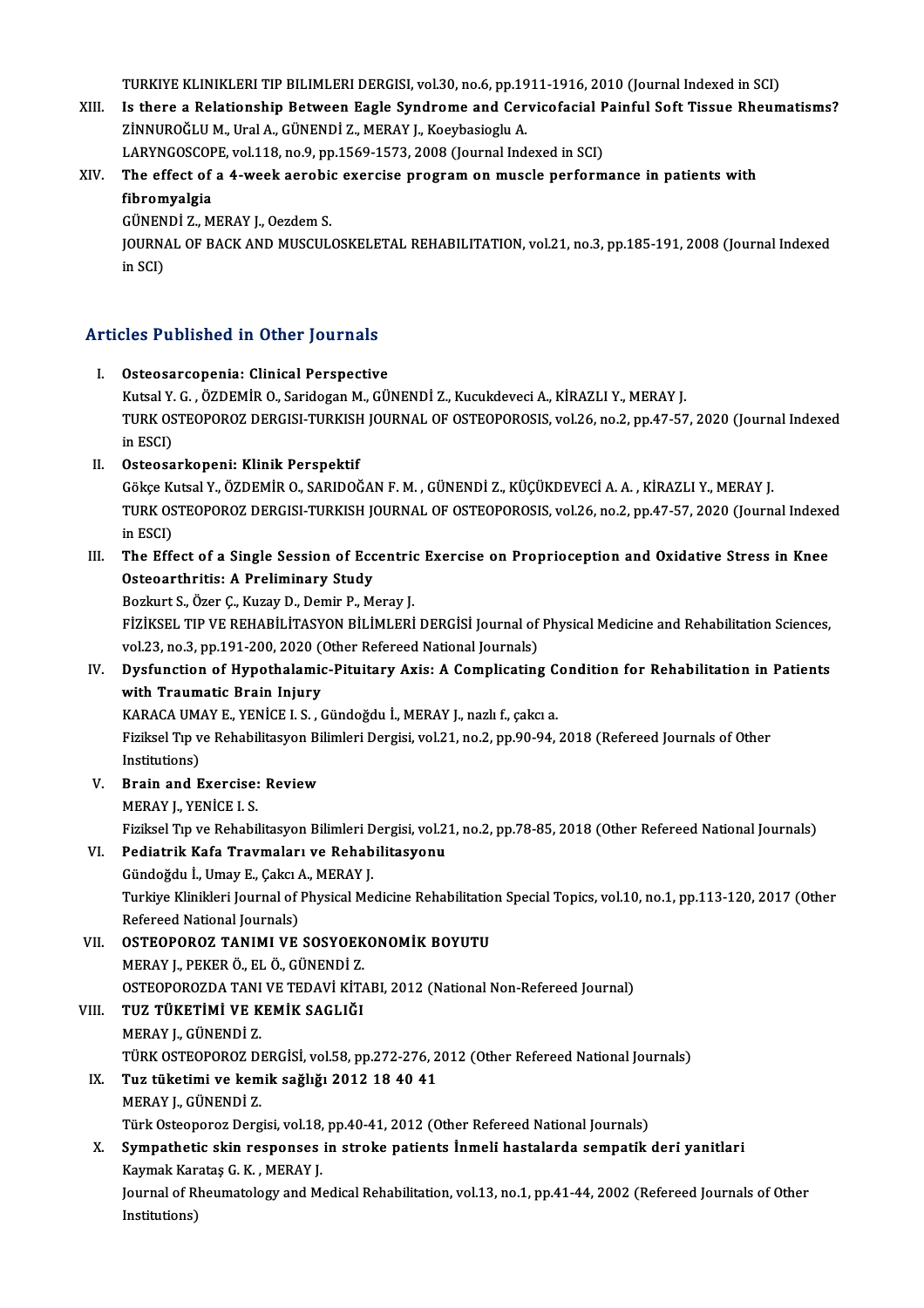### Books&Book Chapters

- I. Kas Performans Egzersizleri EKER BÜYÜKŞİRECI<br>EKER BÜYÜKŞİRECİ D., MERAY J.<br>İn: Tedevi Edici Essensizler Pref. Kas Performans Egzersizleri<br>EKER BÜYÜKŞİRECİ D., MERAY J.<br>in: Tedavi Edici Egzersizler, Prof. Dr. Berrin Durmaz, Editor, Türkiye Klinikleri, pp.15-20, 2019<br>Traymatik Pevin Hassrı EKER BÜYÜKŞİRECİ D., ME.<br>in: Tedavi Edici Egzersizler,<br>II. Travmatik Beyin Hasarı<br>MERAY I
- in: Tedavi<br><mark>Travmat</mark><br>MERAY J.<br>in: ElZi*vs* II. Travmatik Beyin Hasarı<br>MERAY J.<br>in: FİZİKSEL TIP VE REHABİLİTASYON, MEHMET BEYAZOVA,YEŞİM GÖKÇE KUTSAL, Editor, GÜNEŞ TIP MERAY J.<br>in: FİZİKSEL TIP VE REHABİLİTASYON, MEH.<br>KİTABEVLERİ, Ankara, pp.2291-2306, 2016<br>Dir: Klinik Doğarlandirme
- III. Diz: Klinik Değerlendirme<br>MERAY J., GÜNENDİ Z. KİTABEVLERİ, Ankara,<br>Diz: Klinik Değerlen<br>MERAY J., GÜNENDİ Z.<br>in: OPTOPEDİK PEHAE in: ORTOPEDİK REHABİLİTASYON EL KİTABI, ELİF AKALIN,Ö.FARUK SENDUR,SELMİN GÜLBAHAR, Editor, AKADEMİ YAYINEVİ, İstanbul, pp.447-474, 2016
- IV. Osteoporoz Tanımı ve Sosyoekonomik Boyutu MERAYJ.,PEKERM.Ö. ,ELÖ.,GÜNENDİZ. in: Osteoporozda Tanı ve Tedavi, Jale Meray, Özlen Peker, Editor, Türkiye Osteoporoz Derneği, pp.1-7, 2012

### Refereed Congress / Symposium Publications in Proceedings

efereed Congress / Symposium Publications in Proceedings<br>I. MUSCLE ARCHITECTURE IN PATIENTS WITH SJÖGREN'S SYNDROME<br>TECER D. EKER PÜVÜKSIRECİ D. MERAV L. GÖĞÜS E. N. TECERD., EKER BÜYÜKŞİRECİDIR TABINDANDAN HA<br>TECER D., EKER BÜYÜKŞİRECİ D., MERAY J., GÖĞÜŞ F. N.<br>Siğayan'a and APS – atiaları: nathaganasıs and animal n MUSCLE ARCHITECTURE IN PATIENTS WITH SJÖGREN'S SYNDROME<br>TECER D., EKER BÜYÜKŞİRECİ D., MERAY J., GÖĞÜŞ F. N.<br>Sjögren's and APS – etiology, pathogenesis and animal models, 13 June 2019<br>MUSCLE ARCHITECTURE IN RATIENTS WITH S TECER D., EKER BÜYÜKŞİRECİ D., MERAY J., GÖĞÜŞ F. N.<br>Sjögren's and APS – etiology, pathogenesis and animal models, 13 June 2019<br>II. MUSCLE ARCHITECTURE IN PATIENTS WITH SJOGREN'S SYNDROME TecerD.,BuyuksireciD.,MERAYJ.,GÖĞÜŞ F.N. MUSCLE ARCHITECTURE IN PATIENTS WITH SJOGREN'S SYNDROME<br>Tecer D., Buyuksireci D., MERAY J., GÖĞÜŞ F. N.<br>Annual European Congress of Rheumatology (EULAR), Madrid, Spain, 12 - 15 June 2019, vol.78, pp.396<br>Antroskopik Moniskü Tecer D., Buyuksireci D., MERAY J., GÖĞÜŞ F. N.<br>Annual European Congress of Rheumatology (EULAR), Madrid, Spain, 12 - 15 June 2019, vol.78, pp.396<br>III. Artroskopik Menisküs Tamiri veyaa Parsiyel Menisektomi Uygulanan H

## Annual European Co<br>Artroskopik Menis<br>Değerlendirilmesi<br>ÖLMEZ S. B. BASAB Artroskopik Menisküs Tamiri veyaa Parsiyel Menisektomi Uygulana<br>Değerlendirilmesi<br>ÖLMEZ S. B., BAŞAR S., KARATAY S., KANATLI U., ATAOĞLU M. B. , MERAY J.<br>9. Uluslararası Spor Eizyoteropistleri Kongresi, Arkara, Turkay 9., Değerlendirilmesi<br>ÖLMEZ S. B. , BAŞAR S., KARATAY S., KANATLI U., ATAOĞLU M. B. , MERAY J.<br>9. Uluslararası Spor Fizyoterapistleri Kongresi, Ankara, Turkey, 9 - 11 November 2017<br>Artrosknojk menisküs temiri yeve porsiyal men

## ÖLMEZ S. B. , BAŞAR S., KARATAY S., KANATLI U., ATAOĞLU M. B. , MERAY J.<br>9. Uluslararası Spor Fizyoterapistleri Kongresi, Ankara, Turkey, 9 - 11 November 2017<br>IV. Artroskpoik menisküs tamiri veya parsiyel menisektomi u 9. Uluslararası Spor<br>Artroskpoik menis<br>değerlendirilmesi<br>ÖLMEZ S. B. PASAP Artroskpoik menisküs tamiri veya parsiyel menisektomi uygulanan<br>değerlendirilmesi<br>ÖLMEZ S. B. , BAŞAR S., KARATAY S., KANATLI U., ATAOĞLU M. B. , MERAY J.<br>IV. Uluslar arası spor fizyataranistlari kanaresi 9.–11 Navambar 20

değerlendirilmesi<br>ÖLMEZ S. B. , BAŞAR S., KARATAY S., KANATLI U., ATAOĞLU M. B. , MER<br>IX. Uluslar arası spor fizyoterapistleri kongresi, 9 - 11 November 2017<br>PEL AĞPILL HASTALAPIN VÜCUT KİTLE İNDEKSİ İLE AĞPL SİDI

ÖLMEZ S. B. , BAŞAR S., KARATAY S., KANATLI U., ATAOĞLU M. B. , MERAY J.<br>IX. Uluslar arası spor fizyoterapistleri kongresi, 9 - 11 November 2017<br>V. BEL AĞRILI HASTALARIN VÜCUT KİTLE İNDEKSİ İLE AĞRI ŞİDDETİ VE BEL AĞRI IX. Uluslar arası spor fizyoterapistler<br>BEL AĞRILI HASTALARIN VÜCU<br>ÖLÇEKLERİ ARASINDAKİ İLİŞKİ<br>MARAS C. CITAKER S. MERAY LALI BEL AĞRILI HASTALARIN VÜCUT KİTLE İNDEKSİ İL<br>ÖLÇEKLERİ ARASINDAKİ İLİŞKİ<br>MARAŞ G., ÇITAKER S., MERAY J., ALTINDAĞ E., YILMAZ Ş.<br>LIILUSLARASIRİLİMSEL VE MESLEVICALISMALAR KOL ÖLÇEKLERİ ARASINDAKİ İLİŞKİ<br>MARAŞ G., ÇITAKER S., MERAY J., ALTINDAĞ E., YILMAZ Ş.<br>I. ULUSLARARASIBİLİMSEL VE MESLEKİÇALIŞMALAR KONGRESİ, 5 - 08 October 2017<br>BACK BAİN EUNCTİON SCALE (BBES)'uy İN TÜBKCE VERSİYON CECEBL İK

## MARAŞ G., ÇITAKER S., MERAY J., ALTINDAĞ E., YILMAZ Ş.<br>I. ULUSLARARASIBİLİMSEL VE MESLEKİÇALIŞMALAR KONGRESİ, 5 - 08 October 2017<br>VI. BACK PAİN FUNCTİON SCALE (BPFS)'xx İN TÜRKÇE VERSİYON GEÇERLİK VE GÜVENİRLİKÇALIŞMAS I. ULUSLARARASIBİLİMSEL VE M<br>BACK PAİN FUNCTİON SCALI<br>MARAŞ G., ÇITAKER S., MERAY J.<br>Adnan Mandanas Üniversitesi I. I BACK PAİN FUNCTİON SCALE (BPFS)'xx İN TÜRKÇE VERSİYON GEÇERLİK VE GÜVI<br>MARAŞ G., ÇITAKER S., MERAY J.<br>Adnan Menderes Üniversitesi I. Uluslararası Sağlık Bilimleri Kongresi, 29 June - 01 July 2017<br>NECK OUTCOME SCORE ANKETİN

## VI . NECK OUTCOME SCORE ANKETİNİN TÜRKÇE VERSİYON, GEÇERLİK VE GÜVENİRLİĞİ (PİLOTÇALIŞMA) Adnan Menderes Üniversitesi I.<br>NECK OUTCOME SCORE ANI<br>CUMA Ș., ÇITAKER S., MERAY J.<br>dnan Menderes Üniversitesi 1 NECK OUTCOME SCORE ANKETİNİN TÜRKÇE VERSİYON, GEÇERLİK VE GÜVENİRLİ<br>CUMA Ş., ÇITAKER S., MERAY J.<br>dnan Menderes Üniversitesi 1. Uluslararası Sağlık Bilimleri Kongresi, 29 June - 01 July 2017<br>PACK PEREOPMANCE SCALE (PPS) TÜ

dnan Menderes Üniversitesi 1. Uluslararası Sağlık Bilimleri Kongresi, 29 June - 01 July 2017

# CUMA Ş., ÇITAKER S., MERAY J.<br>dnan Menderes Üniversitesi 1. Uluslararası Sağlık Bilimleri Kongresi, 29 June - 01 July 2017<br>VIII. BACK PERFORMANCE SCALE (BPS) TÜRKÇE VERSİYON GEÇERLİK VE GÜVENİRLİK ÇALIŞMASI<br>MARAS G., CITAK BACK PERFORMANCE SCALE (BPS) TÜRKÇE VERSİYON GEÇERLİK VE G<br>MARAŞ G., ÇITAKER S., MERAY J.<br>Adnan Menderes Üniversitesi I. Sağlık Bilimleri Kongresi, 29 June - 01 July 2017<br>Artroskonik Monisküs Tamiri yova Parsiyal Monisskto

MARAŞ G., ÇITAKER S., MERAY J.<br>Adnan Menderes Üniversitesi I. Sağlık Bilimleri Kongresi, 29 June - 01 July 2017<br>IX. Artroskopik Menisküs Tamiri veya Parsiyel Menisektomi Uygulanan Hastalarda Kas Kuvveti ve<br>Fenksivenel Adnan Menderes Üniversitesi I. Sağlık Bilimleri Kon<br>Artroskopik Menisküs Tamiri veya Parsiyel M<br>Fonksiyonel Performansın Değerlendirilmesi<br>ÖLMEZ S. B. BASAR S. KARATAV S. KANATLLU. A' Artroskopik Menisküs Tamiri veya Parsiyel Menisektomi Uygulanan Hastalarda<br>Fonksiyonel Performansın Değerlendirilmesi<br>ÖLMEZ S.B., BAŞAR S., KARATAY S., KANATLI U., ATAOĞLU M.B. , MERAY J., ULUCAKÖY C.<br>1. Uluslararası Sağlı Fonksiyonel Performansın Değerlendirilmesi<br>ÖLMEZ S. B. , BAŞAR S., KARATAY S., KANATLI U., ATAOĞLU M. B. , MERAY J., ULUCAKÖY C.<br>1. Uluslararası Sağlık Bilimleri Kongresi, Ankara, Turkey, 29 June - 01 July 2017